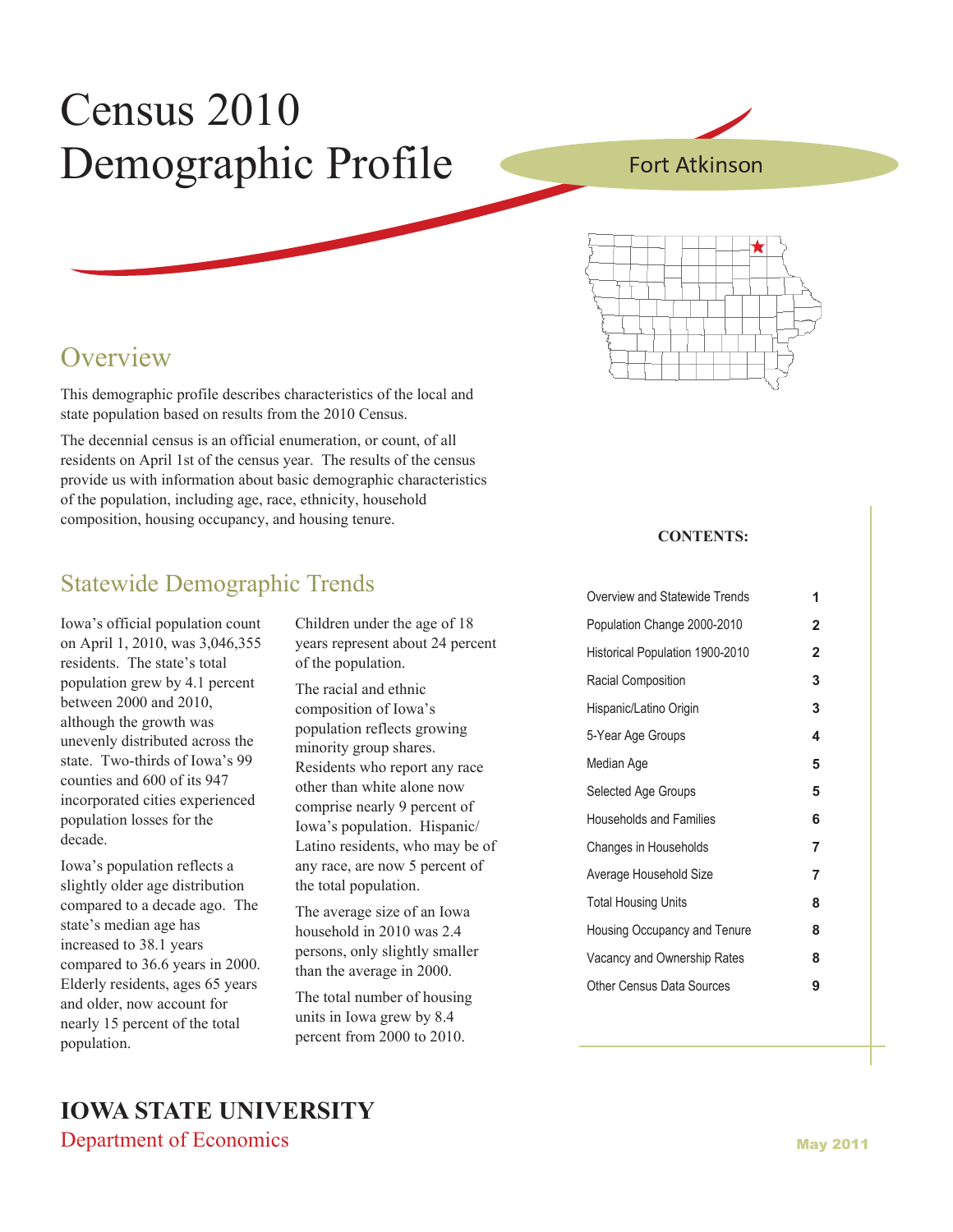# Total Population in 2010 and 2000

| <b>Fort Atkinson:</b><br>In group quarters<br>Institutionalized<br>Noninstitutionalized | 2010<br>349<br>349<br>0<br>0<br>0 | 2000<br>389<br>389 | Change<br>(40)<br>(40) | Residents of<br>correctional<br>facilities, nursing<br>homes, dormitories,<br>and other types of<br>group quarters are |
|-----------------------------------------------------------------------------------------|-----------------------------------|--------------------|------------------------|------------------------------------------------------------------------------------------------------------------------|
| State of lowa                                                                           | 3,046,355                         | 2,926,324          | 120,031                | counted among the                                                                                                      |
| United States                                                                           | 308,745,538                       | 281,421,906        | 27,323,632             | total population.                                                                                                      |



**Local Population Trend 1900-2010** 



Page 2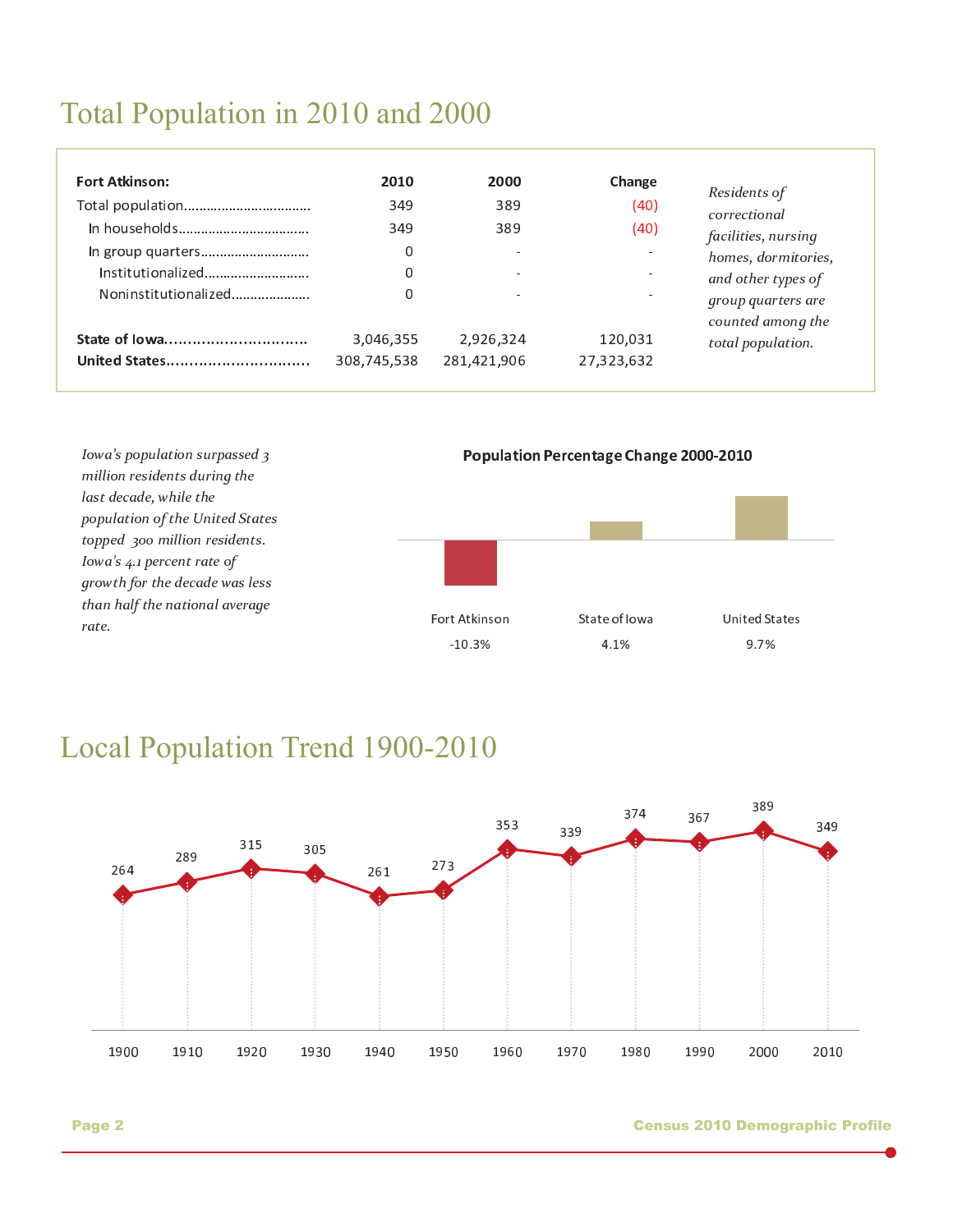# Population by Hispanic/Latino Origin and Race

|                  |          | <b>Fort Atkinson</b> | State of lowa | <b>United States</b> |
|------------------|----------|----------------------|---------------|----------------------|
| 2010 Population: | Number   | Percentage           | Percentage    | Percentage           |
|                  | 11       | 3.2%                 | 5.0%          | 16.3%                |
|                  | 5        | 1.4%                 | 2.6%          | 8.7%                 |
|                  | 0        | 0.0%                 | 0.1%          | 0.4%                 |
|                  | 0        | 0.0%                 | 0.1%          | 0.2%                 |
|                  | 0        | $0.0\%$              | 0.0%          | 0.1%                 |
|                  | 0        | 0.0%                 | 0.0%          | $0.0\%$              |
|                  | 6        | 1.7%                 | 1.8%          | 6.0%                 |
|                  | U        | 0.0%                 | 0.4%          | 1.0%                 |
|                  | 338      | 96.8%                | 95.0%         | 83.7%                |
|                  | 337      | 96.6%                | 88.7%         | 63.7%                |
|                  | 0        | 0.0%                 | 2.9%          | 12.2%                |
|                  | $\Omega$ | 0.0%                 | 0.3%          | 0.7%                 |
|                  | 0        | 0.0%                 | 1.7%          | 4.7%                 |
|                  | 0        | 0.0%                 | 0.1%          | 0.2%                 |
|                  | 0        | $0.0\%$              | 0.1%          | 0.2%                 |
|                  |          | 0.3%                 | 1.4%          | 1.9%                 |
|                  | 349      | 100.0%               | 100.0%        | 100.0%               |

### Local Composition by Race 2010



The U.S. Census Bureau defines Hispanic or Latino origin as an ethnicity, not as a race. A person of

any race, including white.

Hispanic or Latino origin may be of

### Change in Racial Composition 2000-2010

| Fort Atkinson:                         | 2010  | 2000  |
|----------------------------------------|-------|-------|
|                                        | 98.0% | 99.5% |
| Other Race Alone or in Combination     | 2.0%  | 0.5%  |
|                                        | 0 0%  | 0.0%  |
| American Indian/Alaska Native alone    |       | 0.3%  |
|                                        | 0.0%  | 0.3%  |
| Native Hawaiian/Pacific Islander alone | 0 ዐ%  | 0.0%  |
|                                        | 1 7%  | 0.0%  |
|                                        | 0.3%  | 0.0%  |
|                                        |       |       |

### Change in Hispanic/Latino Percentage 2000-2010

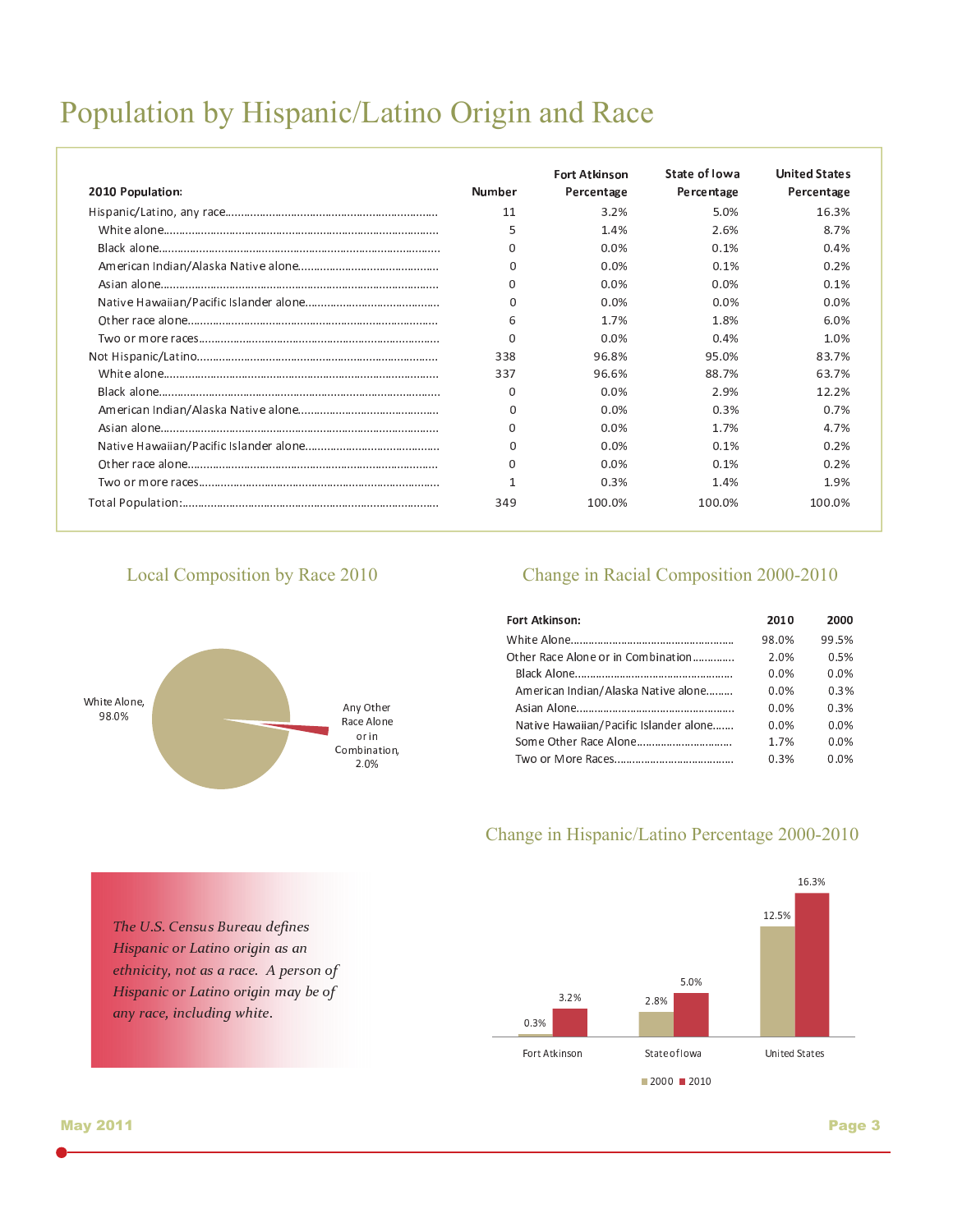# Distribution of the Population by 5-Year Age Group: 2010



Fort Atkinson



<sup>r</sup> <sup>r</sup> <sup>p</sup> <sup>p</sup>

Note: The horizontal scale for  $this$  at at a almost we are  $diff_a$  $f_{1}, \ldots, f_{k}$  ,  $f_{k}, \ldots, f_{k}$  ,  $f_{k}$  ,  $f_{k}$  ,  $f_{k}$ population distribution shown above.

These population pyramids illustrate the percentage distribution of the population by 5-year age group and gender.

#### Page 4 Census 2010 Demographic Profile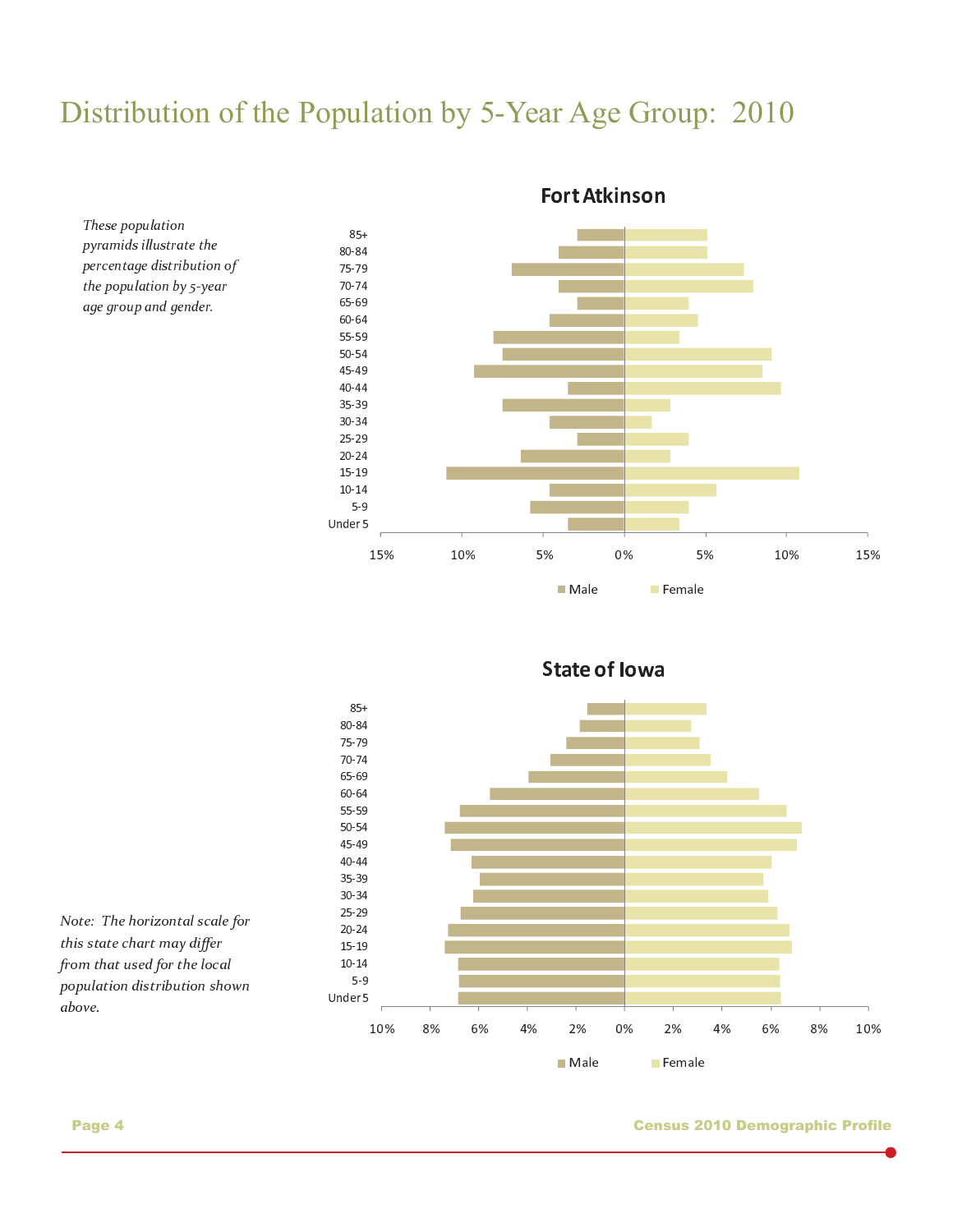# Total Population by 5-Year Age Group: 2010 and 2000



# Median Age of the Population by Sex

In 2010, the median age of the population in the United  $\overline{z}$  , and the following the following  $\overline{z}$ persons, 35.8 for males, and 38.5 for females.

|      |      | State of Iowa |      |  |
|------|------|---------------|------|--|
| 2010 | 2000 | 2010          | 2000 |  |
| 47.3 | 40.5 | 38.1          | 36.6 |  |
| 45.1 | 37.5 | 36.6          | 35.2 |  |
| 49.1 | 41.3 | 39.5          | 38.0 |  |
|      |      | Fort Atkinson |      |  |

<sup>Ø</sup> <sup>Ù</sup> <sup>º</sup> <sup>Ú</sup> · <sup>Ú</sup> <sup>Û</sup> ´ ¶ » <sup>Ù</sup> ¶ <sup>Ü</sup> <sup>Ú</sup> <sup>µ</sup> <sup>Ú</sup> <sup>²</sup> <sup>Ù</sup> <sup>Ý</sup> <sup>Þ</sup> <sup>Ù</sup> <sup>ß</sup> <sup>µ</sup>

 $$ nonulation is younger than the modian age and holf of the nonulation is older

# Percentage of the Population in Selected Age Groups

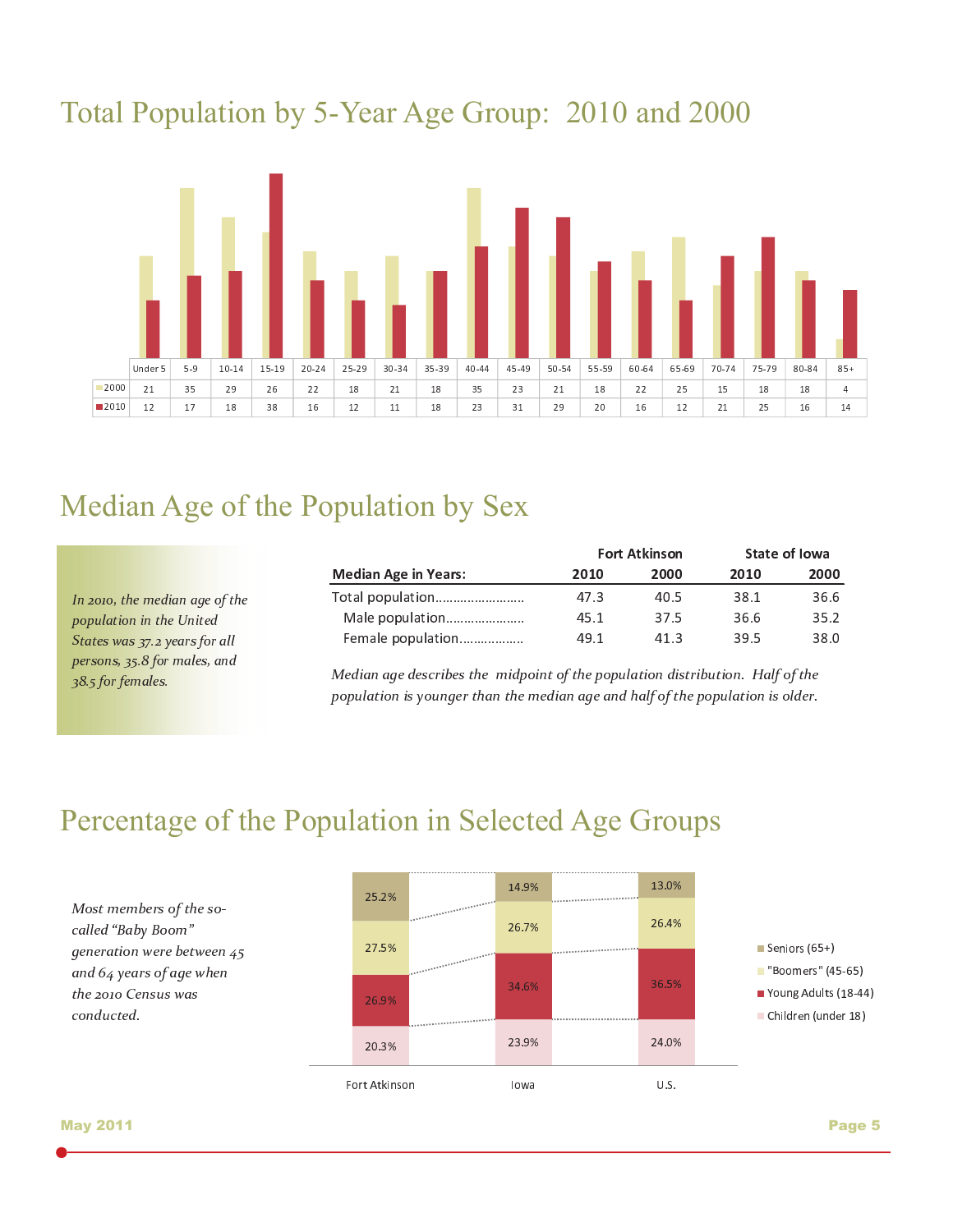# Households and Families by Type

|                  |               | <b>Fort Atkinson</b> | <b>State of lowa</b> |
|------------------|---------------|----------------------|----------------------|
| 2010 Households: | <b>Number</b> | Percentage           | Percentage           |
|                  | 160           | 100.0%               | 100.0%               |
|                  | 102           | 63.8%                | 64.7%                |
|                  | 75            | 46.9%                | 51.2%                |
|                  | 23            | 14.4%                | 20.0%                |
|                  | 8             | 5.0%                 | 4.2%                 |
|                  | 4             | 2.5%                 | 2.5%                 |
|                  | 19            | 11.9%                | 9.3%                 |
|                  | 9             | 5.6%                 | 5.9%                 |
|                  | 58            | 36.3%                | 35.3%                |
|                  | 55            | 34.4%                | 28.4%                |
|                  | 28            | 17.5%                | 12.8%                |
|                  | 9             | 5.6%                 | 2.9%                 |
|                  | 27            | 16.9%                | 15.7%                |
|                  | 23            | 14.4%                | 8.1%                 |
|                  | 3             | 1.9%                 | 6.9%                 |

# Relationship of the Population Living in Households

|                  |               | <b>Fort Atkinson</b> | State of lowa |
|------------------|---------------|----------------------|---------------|
| 2010 Population: | <b>Number</b> | Percentage           | Percentage    |
|                  | 349           | 100.0%               | 100.0%        |
|                  | 160           | 45.8%                | 41.4%         |
|                  | 75            | 21.5%                | 21.2%         |
|                  | 97            | 27.8%                | 28.1%         |
|                  | 71            | 20.3%                | 22.7%         |
|                  | 10            | 2.9%                 | 3.4%          |
|                  | 0             | $0.0\%$              | 1.4%          |
|                  | 4             | 1.1%                 | 0.4%          |
|                  | 7             | 2.0%                 | 5.9%          |
|                  | $\Omega$      | $0.0\%$              | 0.5%          |
|                  | 0             | $0.0\%$              | $0.2\%$       |
|                  | 5             | 1.4%                 | 2.8%          |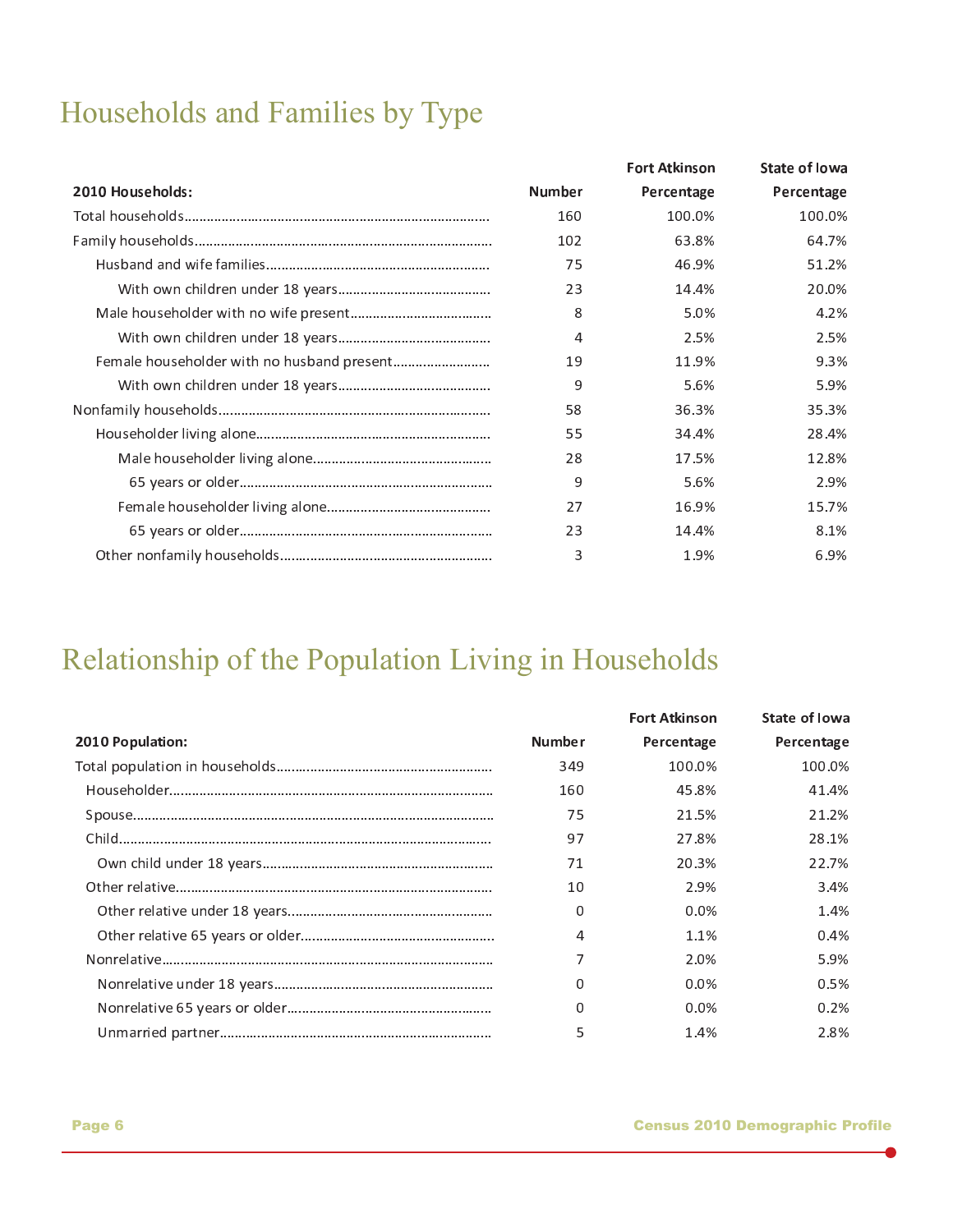# Changes in Household Composition: 2010 and 2000

|                                                    | <b>Fort Atkinson</b> |       |           | State of Iowa |
|----------------------------------------------------|----------------------|-------|-----------|---------------|
|                                                    | 2010                 | 2000  | 2010      | 2000          |
|                                                    | 160                  | 165   | 1,221,576 | 1,149,276     |
| Percentage of households:                          |                      |       |           |               |
|                                                    | 63.8%                | 62.4% | 64.7%     | 67.0%         |
| Married couple families with own children under 18 | 14.4%                | 21.8% | 20.0%     | 23.9%         |
| Single parent families with own children under 18  | 8.1%                 | 4.2%  | 8.4%      | 7.5%          |
|                                                    | 2.5%                 | 1.2%  | 2.5%      | 1.9%          |
|                                                    | 5.6%                 | 3.0%  | 5.9%      | 5.6%          |
|                                                    | 34.4%                | 33.9% | 28.4%     | 27.2%         |
|                                                    | 22.5%                | 27.3% | 30.6%     | 33.3%         |
| Households with an individual age 65 or older      | 40.0%                | 38.2% | 25.5%     | 25.4%         |

 $N_{i+1}, T_{i+1}, \ldots, T_{i+m}$  ,  $k_{i+1}, \ldots, k_{i+1}, \ldots, k_{i+1}, \ldots, T_{i+m}$  ,  $k_{i+1}, \ldots, k_{i+1}, \ldots, T_{i+1}, \ldots, T_{i+1}, \ldots, T_{i+1}, \ldots, T_{i+m}$ defines a family as a group of two or more people who reside together and who are related by birth, marriage, or adoption '

# Average Household Size: 2010 and 2000

|                                                                                  |                  | 3.5              |               |               |                      |
|----------------------------------------------------------------------------------|------------------|------------------|---------------|---------------|----------------------|
| A century ago, an average of                                                     |                  | 3.0              |               |               |                      |
| 4.5 people lived in each<br>household in the United                              | Persons          | 2.5              |               |               |                      |
| States. The average U.S.<br>household size has declined<br>gradually through the | per<br>Household | 2.0              |               |               |                      |
| decades, falling below 4<br>persons between 1930-1940,                           |                  | 1.5              |               |               |                      |
| and dropping below 3 persons                                                     |                  | 1.0              | Fort Atkinson | State of Iowa | <b>United States</b> |
| between 1970-1980.                                                               |                  | $\bullet$ 2000   | 2.36          | 2.46          | 2.59                 |
|                                                                                  |                  | $\triangle$ 2010 | 2.18          | 2.41          | 2.58                 |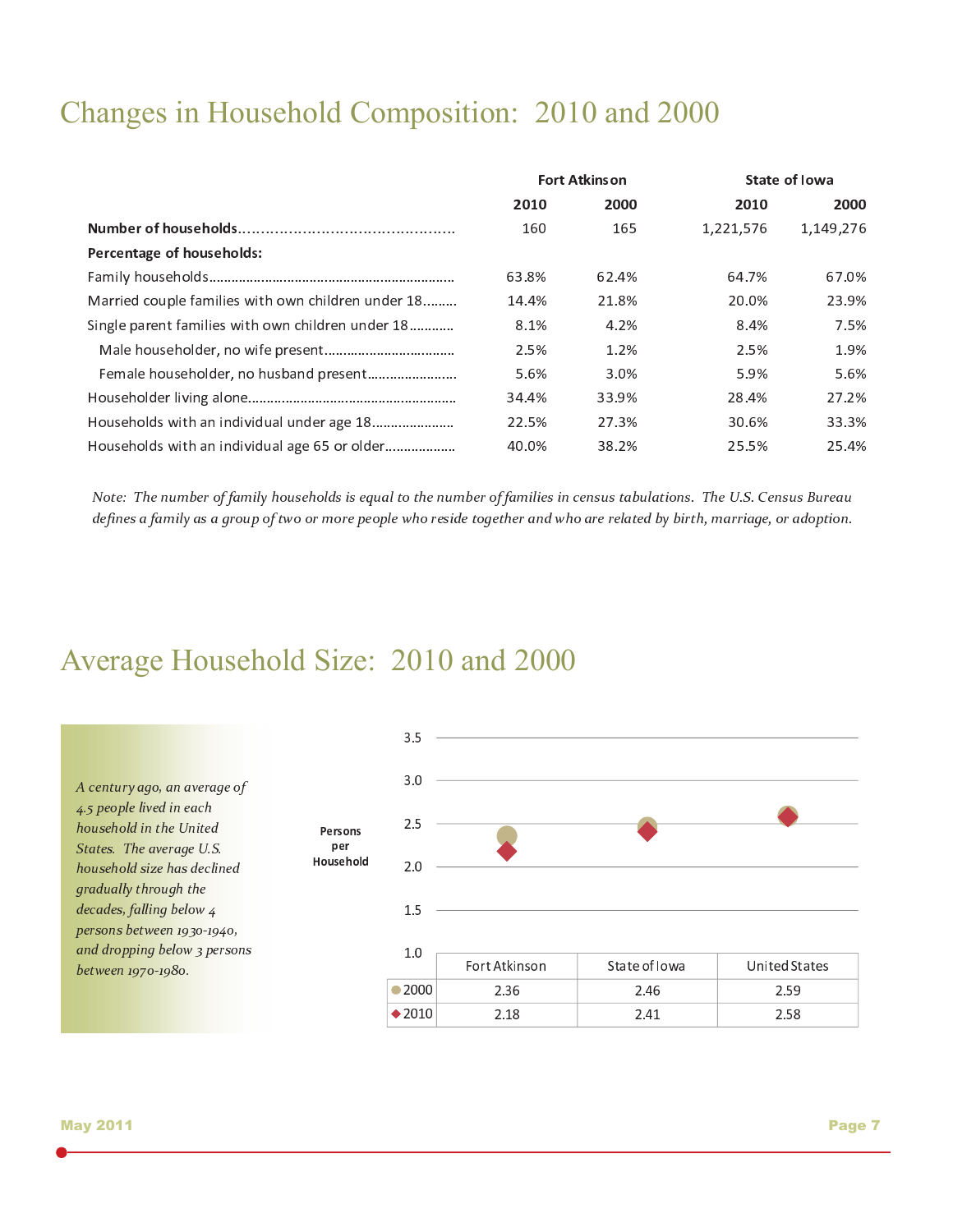# Housing Units by Occupancy and Tenure in 2010 and 2000

| <b>Fort Atkinson:</b> | 2010        | 2000        | Change     |                                                   |
|-----------------------|-------------|-------------|------------|---------------------------------------------------|
| Total housing units   | 170         | 169         |            | Vacant housing units<br>include units for sale or |
|                       | 10          | 4           | 6          | rent; units that were                             |
|                       | 160         | 165         | (5)        | rented or sold but                                |
| Owner-occupied        | 123         | 132         | (9)        | unoccupied; units for<br>seasonal or recreational |
| Renter-occupied       | 37          | 33          | 4          | use, and other units<br>that were vacant at the   |
| State of lowa         | 1,336,417   | 1,232,511   | 103,906    | time of enumeration.                              |
| United States         | 131,704,730 | 115,904,641 | 15,800,089 |                                                   |

Percentage Change in Households and Housing Units 2000-2010



# Vacancy and Ownership Rates 2010 and 2000

|                                         | <b>Fort Atkinson</b> |       | State of Iowa |       | <b>United States</b> |       |
|-----------------------------------------|----------------------|-------|---------------|-------|----------------------|-------|
|                                         | 2010                 | 2000  | 2010          | 2000  | 2010                 | 2000  |
| Percentage of total units vacant        | 5.9%                 | 2.4%  | 8.6%          | 6.8%  | 11.4%                | 9.0%  |
|                                         | $0.0\%$              |       | 2.0%          |       | 2.4%                 |       |
|                                         | 9.8%                 |       | 8.5%          |       | 9.2%                 |       |
| Owner-occupied % of all occupied units  | 76.9%                | 80.0% | 72.1%         | 72.3% | 65.1%                | 66.2% |
| % of population in owner-occupied units | 77.7%                | 79.9% | 72.8%         | 73.1% | 65.2%                | 66.8% |